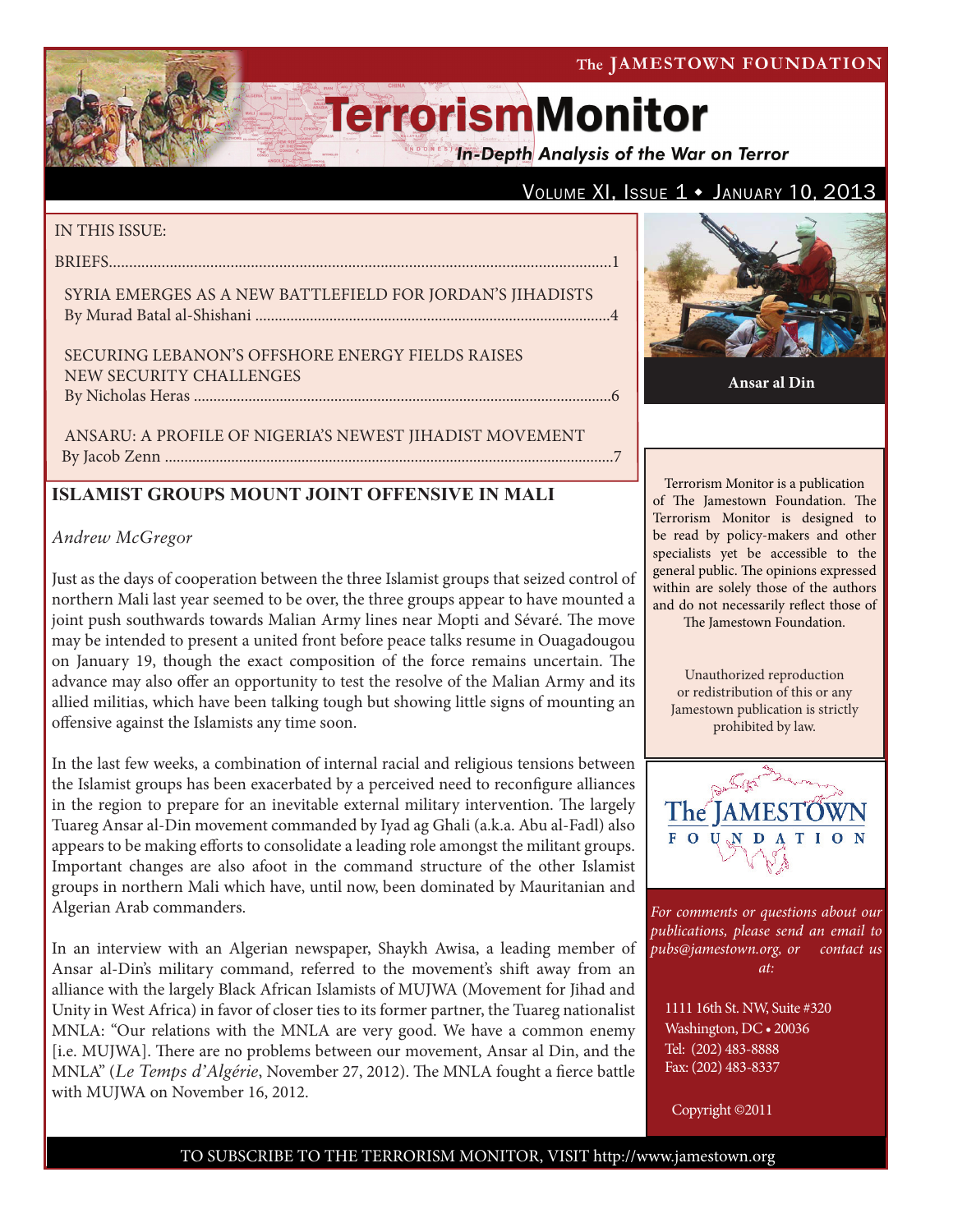MUJWA has identified a replacement for Hisham Bilal, believed to have been the first sub-Saharan individual to command an al-Qaeda-associated jihadist combat unit. Bilal and a number of his men returned to his native Niger and surrendered to authorities there on November 8, 2012, complaining that the Arab commanders of MUJWA viewed Black African jihadists as "cannon fodder" and believed "a black man is inferior to an Arab or a white" (AFP, November 9, 2012). Bilal's successor is a Beninese national using the *nom de guerre* "Abdullah." The new commander is reported to speak Yoruba, a major language in Nigeria as well as Benin, and may have been responsible for contacts between MUJWA and northern Nigeria's Boko Haram movement (Radio France Internationale, December 31, 2012). According to one report, MNLA leader Bilal ag Acherif was in the Nigerian capital of Abuja in mid-December, trying to convince authorities there that his movement could, with Nigerian arms and logistical support, provide a bulwark against the expansion of Boko Haram (*Jeune Afrique*, December 16, 2012).

MUJWA speaks of itself as an alliance between native Arab, Tuareg and Black African tribes and various *muhajirin* ("Immigrants," i.e. foreign jihadists) from North and West Africa. According to MUJWA, their "war" against the MNLA was sparked not only by the Tuareg nationalists' refusal to adopt Shari'a as the law of the land, but also by their racial attitudes, suggesting that in the MNLA, "the Black has no rights, while the White has rights" (in Malian usage, "white" is applied to Tuareg, Arabs and Mauritanians). [1] To further its official position on race relations, MUJWA cites a familiar *hadith* (saying of the Prophet Muhammad) recorded by Imam Ahmad ibn Hanbal (780-855 C.E.): "An Arab has no superiority over a non-Arab, nor does a non-Arab have any superiority over an Arab; also a white has no superiority over a black, nor does a black have any superiority over a white except by piety" (*Musnad Ahmad* 22391).

On January 2, MUJWA's Salah al-Din Brigade announced it had decided to leave MUJWA and join Iyad ag Ghali's Ansar al-Din movement. The decision by Brigade leader Sultan Ould Badi (a.k.a. Abu Ali) to swear allegiance to Ag Ghali apparently came after lengthy efforts by Ansar al-Din leaders to unify the Islamists. Most of the fighters in the Salah al-Din Brigade are reported to hail from Gao and Kidal (Sahara Media, January 2).

A leading member of the MNLA and its provisional Azawad government denied rumors of dissent within his movement while warning at the same time that any member of Ansar al-Din who allies himself with MUJWA will be treated as a MUJWA fighter (*Le Temps d'Algérie*, December 10, 2012). At the moment there are no hostilities between the MNLA

### TerrorismMonitor Volume XI • Issue 1 • January 10, 2013

and Ansar al-Din, both primarily Tuareg rebel movements who have been engaged in joint peace talks being held in Ougadougou and Algiers despite their conflicting goals. However, on January 3, Ansar al-Din leader Iyad ag Ghali announced that his movement would no longer abide by its offer to end hostilities with the Bamako government due to the latter's failure to bring anything of substance to negotiations in Ougadougou and its decision to recruit mercenaries from Liberia, Sierra Leone and Côte d'Ivoire to fight in northern Mali (Sahara Media [Nouakchott], January 3; AFP, January 3).

Within al-Qaeda in the Islamic Maghreb (AQIM), a Mauritanian, Muhammad al-Amin Ould al-Hassan Ould al-Hadrami (a.k.a. Abdallah al-Shinqiti), is reported to have been appointed the new amir of the Furqan Battalion to replace Yahya Abu al-Hammam, who took over as amir of AQIM's Sahara command (see Terrorism Monitor Brief, October 18, 2012). Al-Shinqiti finished a degree from Nouackcohott's Higher Institute for Islamic Studies and Research in 2006 while serving a 14-month prison term before joining AQIM (Sahara Media [Nouakchott], December 31, 2012). AQIM's penchant for cigarette and drug smuggling has created friction with Ansar al-Din, which has vowed to eliminate the trade in areas under its control (*Le Temps d'Algérie*, November 29).

In order to broaden its base, Ansar al-Din now appears to be abandoning its strict adherence to the non-native Salafism that brought the movement into conflict with many residents of northern Mali. In negotiations being held in Burkina Faso, Ansar al-Din has backed away from its insistence that Shari'a be applied throughout Mali rather than just northern Mali (Azawad). Movement leaders such as Iyad ag Ghali and Algabass ag Intalla have been meeting with local religious leaders and tribal chiefs to assure them Ansar al-Din does not intend to interfere with the traditional form of Islam practiced in the region (*Jeune Afrique*, December 21). By doing so, the movement hopes to marginalize the foreign Salafists commanding AQIM. If Ansar al-Din is to have any success in the ongoing negotiations with Bamako it must be able to demonstrate some degree of popular support and thus cannot afford to continue alienating local Muslims. Such moves also help bring Ansar al-Din closer to the MNLA, which rejects the introduction of Islamist extremism into the region.

Meanwhile, Mokhtar Belmokhtar (a.k.a. Khalid Abu al-Abbas), who split from AQIM after a dispute with the movement's leadership in November, is reported to have relocated with a detachment of loyalists and MUJWA fighters equipped with dozens of vehicles armed with heavy machine-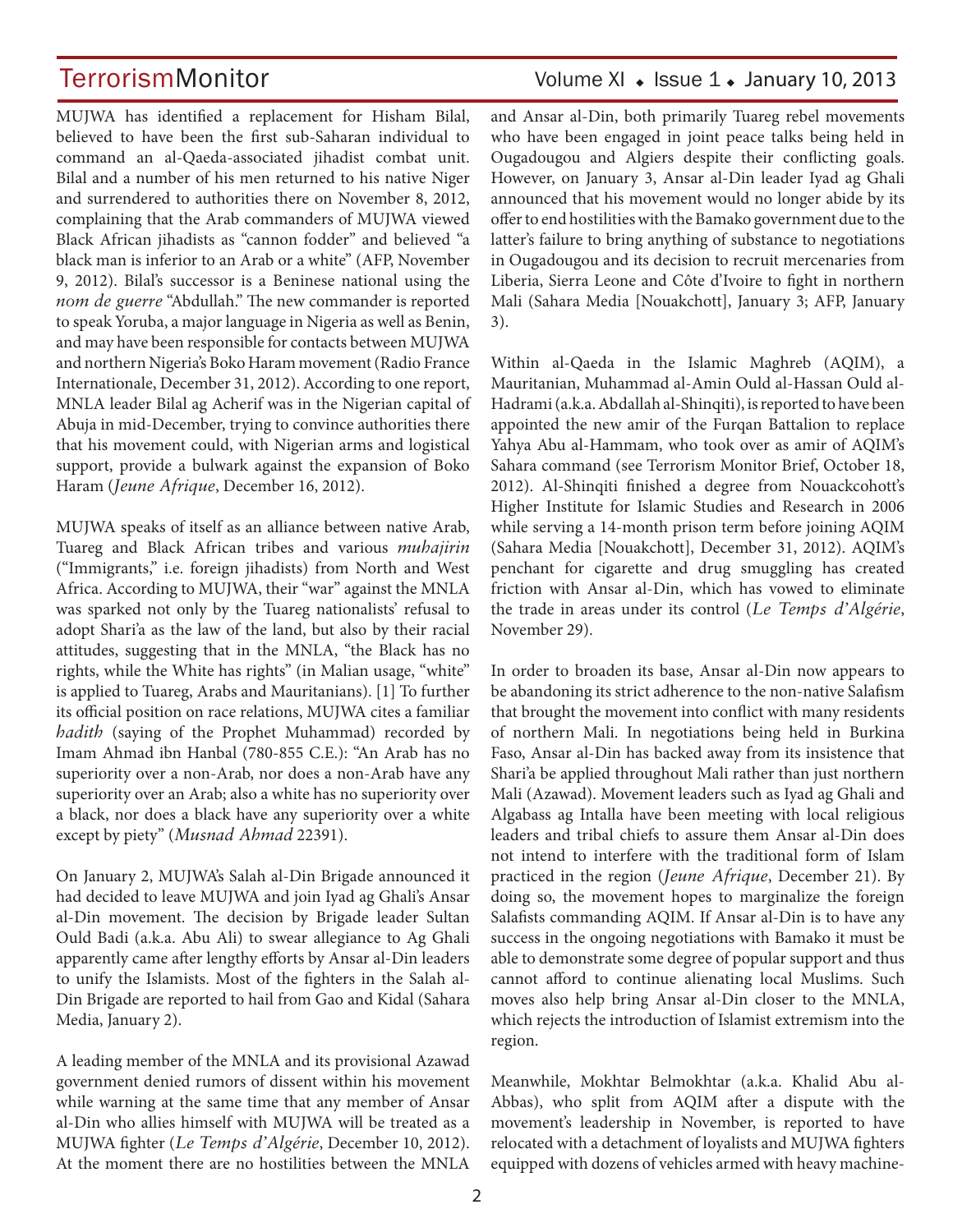guns to al-Khalil, an important transit point for smugglers and legitimate traders alike near the Algerian border (*Le Temps d'Algérie*, December 26, 2012; for Belmokhtar's split, see Terrorism Monitor Brief, November 15; November 30). The occupation of al-Khalil gives Belmokhtar an opportunity to control fuel smuggling in the region as well as shipments of food and other goods to northern Mali. [2]

While northern Mali was once neatly divided between the three armed Islamist groups in the region, Ansar al-Din has now moved its forces out of Kidal into Timbuktu and Gao regions, once the preserves of AQIM and MUJWa, respectively. AQIM appears to have responded to this move by creating a new brigade to operate in Kidal, the Katibat Yusuf bin Tachfine, led by a Kidal Tuareg named Abu Abd al-Hamid al-Kidali (*Le Temps d'Algérie*, December 3, 2012). In the current environment of mistrust in northern Mali, a joint operation may be the only way of preventing an outbreak of clashes between the sometimes cooperative, sometimes antagonistic Islamist movements operating in the region.

**Notes** 

1. Statement from the Majlis Shura al-Mujahideen, Gao, November 23, 2012.

2. For al-Khalil, see Judith Scheele, S*mugglers and Saints of the Sahara: Regional Connectivity in the Twentieth Century*, Cambridge, 2012.

### **AFRICAN TROOPS POUR INTO CENTRAL AFRICAN REPUBLIC TO HALT REBEL ADVANCE**

### *Andrew McGregor*

African troops from several nations have begun to arrive in the Central African Republic (CAR) in an effort to save the embattled regime of President François Bozizé Yangouvonda. The latest threat to the Bozizé regime began on December 10, 2012, when a coalition of three rebel movements began an offensive in the north of the country, covering 500 kilometers over rough terrain in only 19 days before halting close to the capital of Bangui. The rebels met only minimal resistance from government troops (the Forces armées centrafricaines – FACA) and troops belonging to the Mission de consolidation de la paix en République Centrafricaine (MICOPAX), an international force of over 500 troops from Chad, Gabon, Cameroon and the Congo. Bozizé has dismissed his own son, Jean-Francis, from his post as Defense Minister over the failure of the army to offer

### Volume XI  $\bullet$  Issue 1  $\bullet$  January 10, 2013

any resistance to the rebel advance (PANA Online [Dakar], January 4). For now the rebel advance has halted outside Damara, roughly 100 miles from the capital of Bangui as both parties head to talks in the Gabon capital of Libreville.

The CAR has abundant reserves of uranium, diamonds and timber, but continued insecurity and corruption have left the landlocked nation one of the poorest and most underdeveloped on earth. The military often goes unpaid for months at a time and has occasionally relied on emergency shipments of cash from France to prevent new rounds of mutinies. As a result, the poorly trained and ill-led force has come to resemble yet another bandit group that rarely conducts operations of any size outside the capital. The Presidential Guard is largely composed of Chadian mercenaries.

The rebel coalition has adopted the name "Seleka," and is composed of three groups that came to terms with the government in the 2008 Libreville Comprehensive Peace Agreement; the Union des forces démocratiques pour le rassemblement (UFDR), the Convention des patriotes pour la justice et la paix (CPJP) and the Front démocratique du people centrafricain (FDPC). These groups accuse Bozizé of failing to meet the terms of the agreement over the last five years and now demand his ouster. Seleka is under the nominal command of Michel Djotodia, a founding member of the UFDR and is represented in Paris by Eric Massi, the son of Charles Massi, a former government minister and CPJP leader who was killed in mysterious circumstances after his arrest in 2009 (see Terrorism Monitor Brief, June 25, 2009). Seleka's military chief is Aubain Issa Issiaka. Though the coalition is united in their hatred of Bozizé, they appear to be unable to agree on little else (Jeune Afrique, January 2). Despite the unwillingness of the international contingent to confront the rebel advance so far, Gabonese MICOPAX commander General Jean-Felix Akaga has warned Seleka that "We will not give up Damara, this must be clear. If the rebels attack Damara, this will mean that they have decided to take on the ten countries of Central Africa" (*Jeune Afrique*, January 2).

The CAR's Territorial Administration Minister, Josué Binoua, claims that the rebel groups are in fact composed of rebels from Darfur and the remnants of Mahamat Nouri's Alliance nationale pour le changement démocratique (ANCD), a relatively inactive Chadian rebel group since it lost the backing of Khartoum in 2010 (for the collapse of the Chadian rebellion, see Terrorism Monitor, October 28, 2010). The ANCD has denied any involvement in the rebellion (AFP, January 4). According to Binoua, the leaders of the rebellion studied in Saudi Arabia and Qatar and intend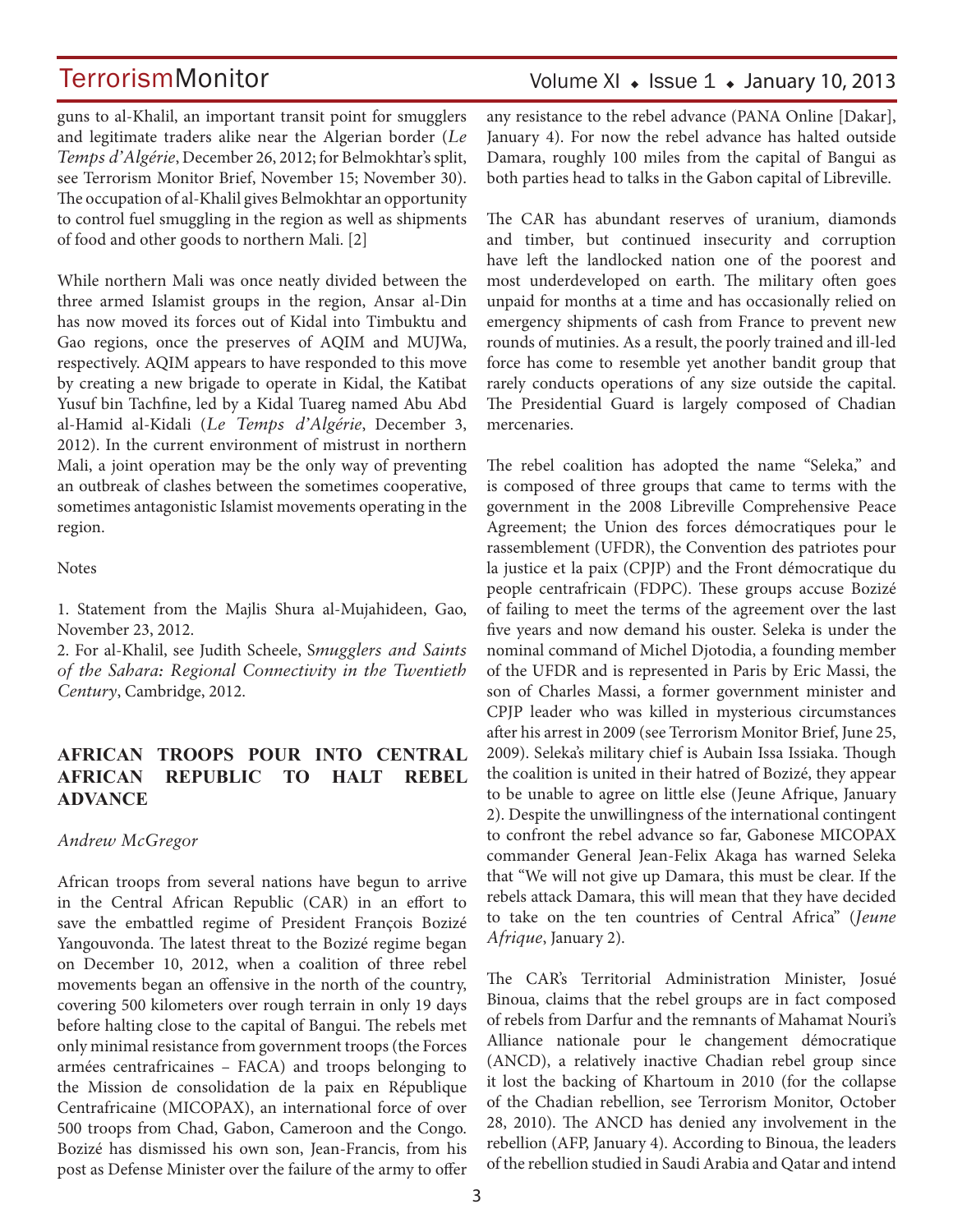to impose Wahhabist beliefs on the CAR (*Jeune Afrique*, January 7). Though many of the rebels are indeed Muslims from the northern CAR, these claims seem designed to rally international support behind the Bozize regime by raising the specter of a takeover by Salafi-Jihadists similar to that in northern Mali.

Several nations have responded to an appeal for more troops from Chadian president Idriss Déby Itno, chairman of the Communauté économique des Etats d'Afrique centrale (CEEAC), the multinational body sponsoring MICOPAX. Congo-Brazzaville has committed 120 troops, as has Gabon and Cameroon. These forces are expected to join the 400 Chadians deployed at Damara, the last outpost before Bangui (PANA Online [Dakar], January 1; RFI, January 2; January 4; AFP, December 31, 2012). The reinforcements will operate under the command of MICOPAX. However, Gabonese Defense Minister Ruffin Pacome Odzonga has made it clear that "the mandate of the Gabonese troops is to provide a buffer and not to fight the rebels" (RFI, January 2). CEEAC is composed of Angola, Burundi, Cameroon, the Central African Republic, Chad, Congo-Brazzaville, the Democratic Republic of the Congo, Gabon, Equatorial Guinea, Sao Tomé and Principe.

South Africa is also sending 400 members of the South African National Defense Force (SANDF) to the CAR on a limited deployment ranging from January 2 to March 31. Whether these troops would participate in operations against the rebels remains uncertain, as their mandate mentions only assisting FACA with "capacity building" and assisting in the "planning and implementation of the disarmament, demobilization and re-integration processes" (SANews [Tshwane], January 7).

A detachment of several hundred French troops in Bangui as part of Operation Boali (intended to support the CAR military and international forces of the CEEAC) have been detailed to protect French nationals and diplomatic premises in the CAR capital. [1] CEEAC forces are expected to replace local vigilante groups in the capital known as Kokora. Armed with machetes and bows and arrows, these groups have detained or abused Muslims in the capital whom they accuse of being a fifth column for the rebels (AFP, January 2; January 5).

### Note

1. France Diplomatie, December 27, 2012, http://www. diplomatie.gouv.fr/en/country-files/central-africanrepublic-188/france-and-the-central-african/politicalrelations-6283/article/central-african-republic-q-a For Operation Boali, see http://www.defense.gouv.fr/operations/ autres-operations/operation-boali-rca/dossier/les-forcesfrancaises-en-republique-centrafricaine.

## **Syria Emerges as a New Battlefield for Jordan's Jihadists**

#### *Murad Batal al-Shishani*

While the influence of jihadists is increasing in Syria where they are fighting alongside other Syrian armed groups to topple Bashar al-Assad's regime, the country is increasingly attracting Arab fighters from neighbouring countries, including Jordan. More than 200 jihadists from Jordan have flocked to Syria since the crisis entered its military phase by the end of 2011 (*al-Ghad* [Amman], October 13, 2012). The migration to Syria is opening a new stage in Jordan's jihadist history.

The jihadist movement in Jordan emerged after the Second Gulf War (1990-1991), when Iraqi president Saddam Hussein invaded Kuwait and the Gulf states invited American troops to help expel Saddam from Kuwait. The American presence on the soil of the Arabian Peninsula had a profound influence on the development of jihadist ideology. A second contributing influence was the failure of a nationalist ideology that emphasized Arab unity as Arab states confronted each other in the Second Gulf War. The simultaneous collapse of communism discredited the socialist influences that had once been closely tied to Arab nationalism, leaving the field open to the development of Islamism as an alternative ideology.

Moreover, thousands of expats returned to Jordan from the Gulf during this period, including those who carried Islamist ideas with them. Among these was Abu Muhammad al-Maqdisi, who can be considered the "founding father" of the jihadist movement in Jordan (for al-Maqdisi, see Militant Leadership Monitor, July 30, 2010 and Terrorism Monitor, July 9, 2009). Jordanians returning from Afghanistan after fighting the Soviet occupation also fed the growing jihadist movement in Jordan.

While there were a number of incidents and foiled plots in this period, the relation between Jordan's jihadists and the Jordanian security services (Mukhabarat) grew steadily worse after the 9/11 attacks on the United States. As a U.S.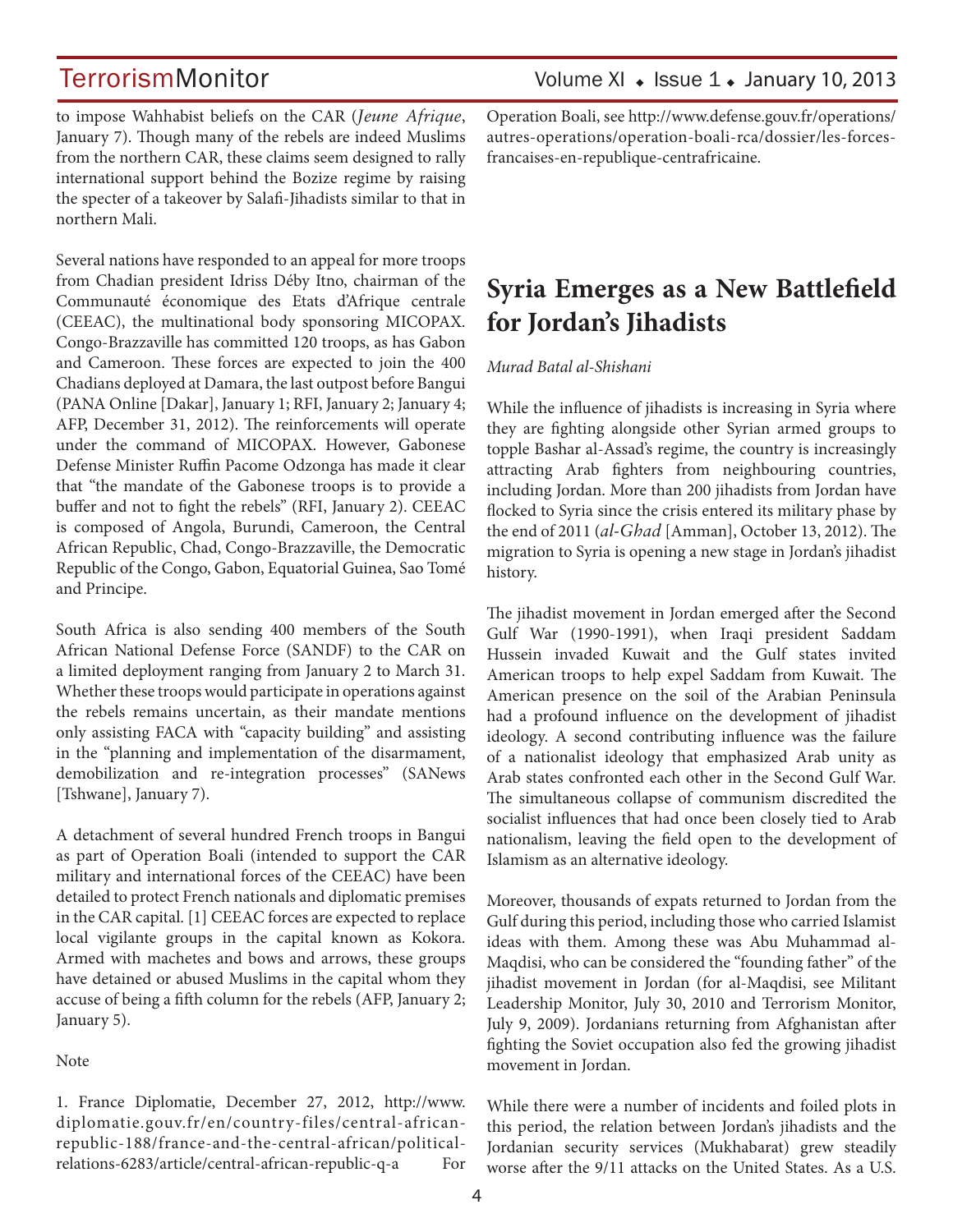### Volume XI  $\bullet$  Issue 1  $\bullet$  January 10, 2013

ally, the Mukhabarat tightened security throughout Jordan.

However, the 2003 U.S. invasion of Iraq turned that nation into a hotbed for jihadists from a range of Arab countries, including Jordan, which supplied the leader of al-Qaeda in Iraq, the late Abu Mus'ab al-Zarqawi (killed by a U.S. airstrike in June, 2006). The war in Iraq produced a new and more radical generation of Jordanian jihadists who escalated their enmity toward the Jordanian government by undertaking attacks against various targets within Jordan. Most notable among these was a Zarqawi-orchestrated attack on three hotels in Amman that killed 60 people and injured over 100 more (al-Jazeera, November 9, 2005).

A new stage in relations between the jihadists and Jordanian authorities began with the commencement of the "Arab Spring." In an unprecedented move, Jordan's jihadists took to the streets of Amman and other major Jordanian cities such as Ma'an, Salt, Irbid and Zarqa. These marches were inspired by the power of the Arab Spring revolutions, but such demonstrations came to an abrupt end in April 2012, when clashes erupted between jihadists and security forces after Friday prayer in Zarqa, the hometown of Abu Mus'ab al-Zarqawi. After some 80 pro-government demonstrators and policemen were injured, Jordan's state security court charged 146 Islamists with plotting terrorist attacks (*Jordan Times*, April 26).

Since then the jihadists in Jordan have been divided between a traditional faction that supports peaceful action and the neo-Zarqawists who prefer to pursue violent jihad and consider themselves the inheritors of al-Zarqawi's legacy (see Terrorism Focus, November 19, 2008). The Zarqa incident plays in favour of the new generation's arguments and, more significantly, the escalation of violence in Syria has played a major role in starting a new stage in the history of Jordan's jihadist movement.

According to an informed source who spoke to the Jamestown Foundation on the basis of anonymity, the new generation of jihadists in Jordan is well-connected to global jihadists and are migrating to Syria to wage jihad against the Assad regime while Jordan's traditional jihadists are more involved in political activism. [1] However, the Syrian crisis has narrowed the divisions between these parties.

5 "Muslims in Syria have been oppressed by Assad's brutal and A prominent jihadist ideologue, Abu Muhammad al-Tahawi, has issued two fatwas urging Muslims to join the jihad in Syria and expressed sympathy for the al-Qaeda-style militant group in Syria, Jabhat al-Nusra (as-ansar.com Dec 25, 2012; for Jabhat al-Nusra, see Terrorism Monitor, November 30, 2012). In an interview with Jamestown, al-Tahawi said that

barbaric regime; therefore, according to Islam, it is obligatory for any able-bodied Muslim to support his brothers there." [2] While al-Tahawi believes it is the duty of Muslims from all over the world to join the Syrian jihad, he believes the proximity of Jordan to Syria will make the journey easier for Jordanian Muslims.

A mid-December report by al-Jazeera quoted a Jordanian jihadist as saying that Jabhat al-Nusra had appointed a Jordanian named Abu Anas al-Sahabah as the new Amir of the group (al-Jazeera, December 13, 2012). The next day, however, al-Tahawi denied this news, saying that jihadists in Jordan are not involved in operational decisions (BBC Arabic TV, December 14, 2012). Jabhat al-Nusra later confirmed this denial, stating that Abu Muhammad al-Jolani was the group's Amir (as-ansar.com, December 18, 2012). The above-mentioned informed source suggested that news of a Jordanian's appointment to Amir of Jabhat al-Nusra could have been fabricated and leaked by the Mukhabarat as part of an effort to force the group to reveal elements of its leadership structure and the role of Jordanians in it. [3]

The Syrian crisis has opened a new jihadi battlefield for Jordan's jihadists, but more importantly, it has unified them again after signs of division as the arguments of those who were looking to focus on "peaceful jihad" have failed. Of the estimated 200 Jordanian jihadists in Syria, at least 15 have been killed so far, some of them by carrying out suicide attacks. Such a situation is worrying for Jordan as the jihadists active in Syria could reproduce al-Zarqawi's strategy of targeting Amman from abroad, in this case substituting Syria for Iraq.

*Murad Batal al-Shishani is an Islamic groups and terrorism issues analyst based in London. He is a specialist on Islamic movements in Chechnya and in the Middle East. He is a regular contributor to several publications in both Arabic and English.*

#### **Notes**

1. Murad Batal al-Shishani, Interview with a journalist who requested anonymity, Amman, December 31, 2012.

2. Murad Batal al-Shishani, Telephone interview with Abu Muhammad al-Tahawi, October 19, 2012.

3. Murad Batal al-Shishani, Interview with a journalist who requested anonymity, Amman, December 31, 2012.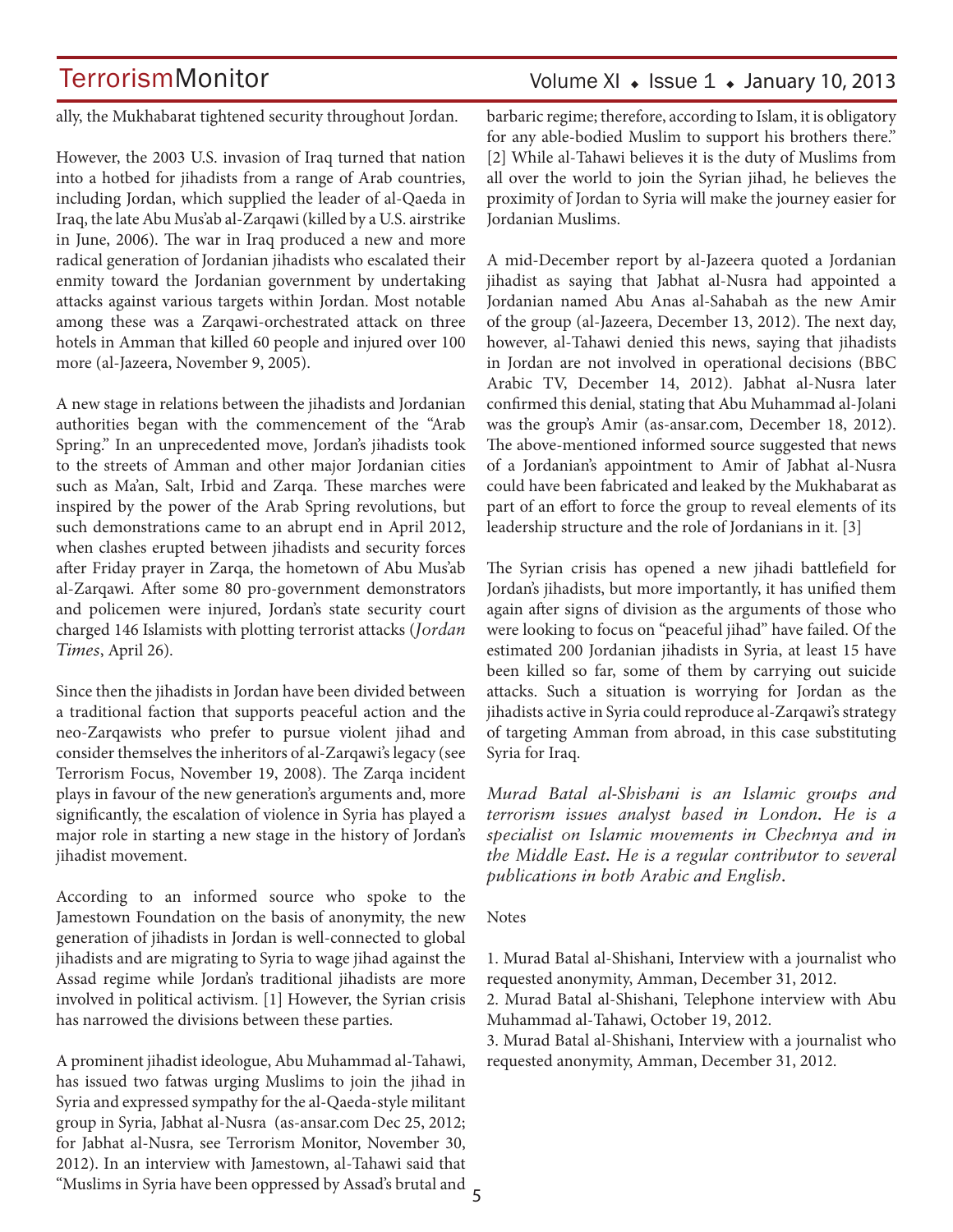## **Securing Lebanon's Offshore Energy Raises New Security Challenges**

### *Nicholas A. Heras*

As the Lebanese government moves towards establishing commercial extraction of the country's natural gas and petroleum resources in its maritime Exclusive Economic Zone (EEZ), questions remain whether regional instability coupled with Lebanon's ongoing political deadlock, sometimes deadly social conflict and insufficient infrastructure will prevent it from benefiting from resource revenues. Although not yet realized, the extraction of Lebanon's energy resources could provide the country with significant benefits. Gibran Bassil, Lebanon's Energy Minister, stated that eventual revenues from energy resources could dramatically reduce Lebanon's \$54 billion debt (175% of the country's GDP) and provide the country with 100 years of energy for its chronically underperforming and inadequate electricity infrastructure (*Daily Star* [Beirut], September 25, 2012).

The U.S. Geological Survey estimates that Lebanon has 122 million cubic feet of natural gas and 1.7 billion barrels of oil in offshore deposits (*Forbes*, November 14, 2012). On February 1, the Lebanese government will obtain bids from international companies seeking to pre-qualify for natural gas and oil exploration drilling in its territorial waters and has established May 2 as the date for the submission of formal applications for exploration (Reuters, December 27, 2012). In 2011, the Lebanese government created PetroLeb to administer the bidding process for energy companies to extract the country's resources (*Daily Star*, November 27, 2012). Currently, more than 40 energy companies are reportedly bidding with natural gas extraction expected to start in 2014 and petroleum extraction in 2017 (Arabian Business News, December 30, 2012). In addition to extraction, significant investment in liquefied natural gas plants and pipelines will need to be obtained for Lebanon's energy resources to be exported (*Daily Star*, November 27, 2012).

The currently limited ability of Lebanon's military to protect offshore energy infrastructure from conventional military assaults or terrorist attacks will be a security concern when resource extraction begins off the country's shore. At present, Lebanon's naval forces are focused on a "coast guard" role with an emphasis upon search-and-rescue and smuggling interdiction operations. In this capacity, Lebanese naval forces are currently working with the United Nations Interim Forces in Lebanon (UNIFIL) in implementing U.N. Resolution 1701 by policing the flow of weapons smuggling into the country. One recent high-profile example of this role was the April 2012 impoundment of a Sierra Leone-flagged ship sailing from Libya destined for the Lebanese port of Tripoli. The ship was reported to be carrying weapons for armed Syrian opposition groups based in the northern Lebanese city (al-Jazeera, April 28, 2012).

Lebanese naval forces have also established blockades and provided offshore fire support for the Lebanese Army's littoral combat operations, such as the 2007 clashes between the Lebanese Army and the Fatah al-Islam jihadist group in the Nahr al-Barid Palestinian refugee camp north of Tripoli. [1] The Lebanese navy, recognizing the local and international significance of the country's offshore energy resources and the need to protect energy extraction infrastructure, is beginning to orient itself towards establishing a policy based on building its capabilities in Lebanon's territorial waters.

Lebanese Navy chief Admiral Nazih Baroudi recently wrote in the U.S. Naval Institute's *Proceedings* magazine that the Lebanese Navy's ten-year military strategy acknowledged the responsibility and the imperative of the Lebanese Navy to be able to patrol its EEZ and protect offshore oil and gas rigs from attack. [2] The recent commissioning of the U.S. built 43.5m Lebanese Coastal Security Craft *Trablous*, an advanced multi-role patrol craft sold to the Lebanese Navy with the approval of the U.S. Navy, is another indicator of the Lebanese Navy's evolving orientation toward fielding adaptable craft that will allow it to patrol and defend its EEZ to protect future energy resource extraction.

In addition to military assistance, the United States has been active in working with the Lebanese and Israeli governments to delineate a maritime border between the two countries so that conflicting claims over energy resources are divided in a manner that is agreeable to both sides. A draft maritime boundary agreement is now being negotiated between Israel and Lebanon through the mediation efforts of the United States at the UN, with reports that it will eventually be agreed upon (*Haaretz* [Tel Aviv], December 16, 2012). In line with these recent diplomatic negotiations, the Lebanese and Israeli navies are also beginning to cooperate in patrolling their nominal maritime boundary. This cooperation reportedly includes a joint Lebanese-Israeli naval effort to prevent pro-Palestinian activists from reaching Gaza, including the monitoring of foreign fishing boats approaching Israeli waters from Lebanon (*Haaretz*, April 11, 2012).

Lebanon's political deadlock is also complicated by the potential of energy revenue. Noting this reality, Hezbollah Secretary General Sayyid Hassan Nasrallah emphasized that any potential revenues derived from energy resources belonged to all the Lebanese people and that a fair distribution method of energy revenues needed to be designed. In addition, Nasrallah stated in his January 3 speech that Lebanon needed to adopt a national military strategy to incorporate maritime defense of its energy resources (ShiaTV, January 3).

As indicated in Nasrallah's speech, the pro-Syrian March 8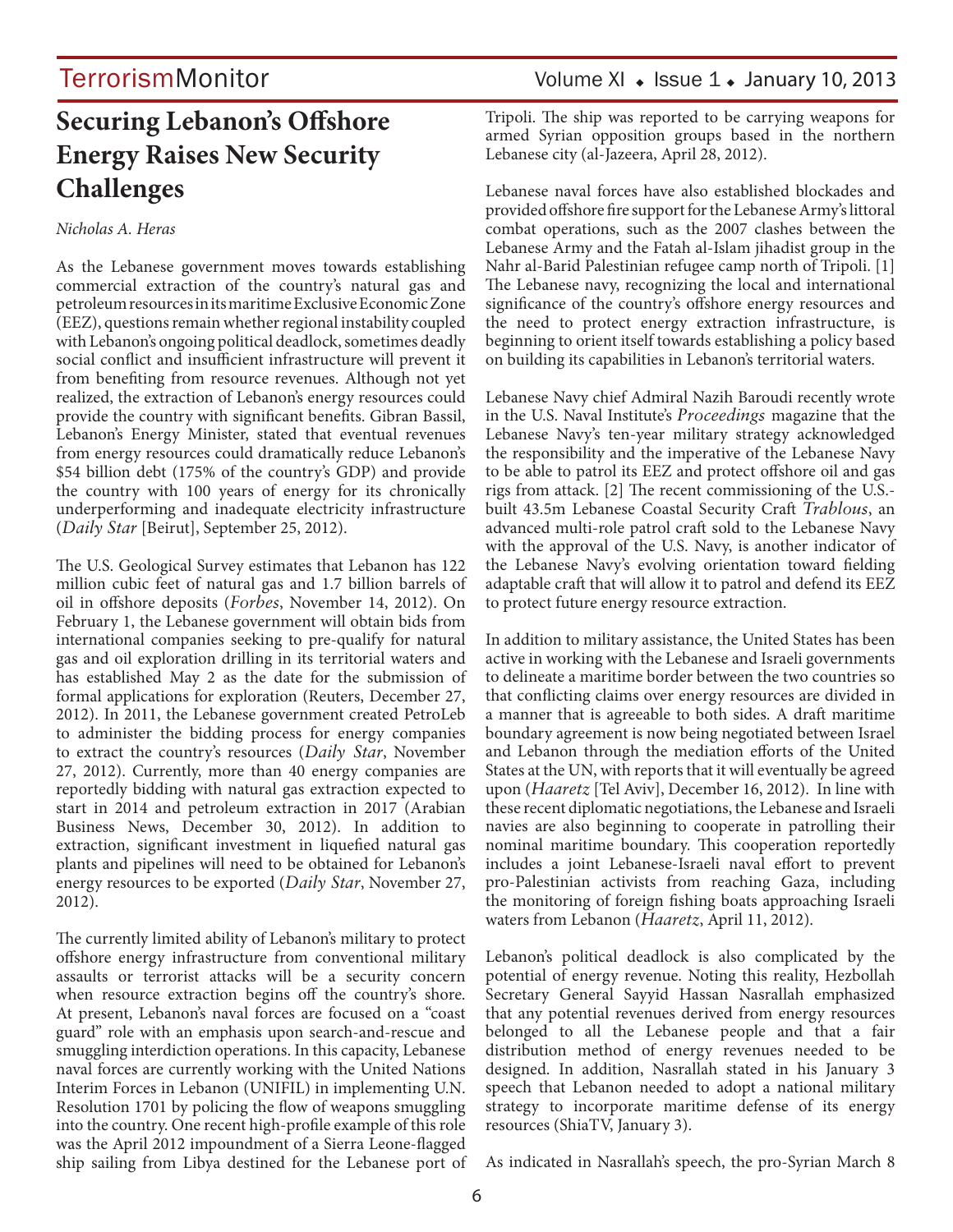bloc (of which Hezbollah is a member) is likely to use the issue of energy resource revenue distribution to continue to reproach the anti-Syrian March 14 bloc (and particularly the Future Movement) for supporting *laissez-faire*, Beirutcentric economic policies that failed to build the country's infrastructure or provide equitable economic growth. Politically, Hezbollah and its March 8 allies could further their populist agenda for public sector overhaul and national infrastructure development by being forceful advocates of the use of energy-derived revenues and products for modernizing Lebanon's woeful public energy sector and for using these energy revenues for greater investment in several sectors of the Lebanese economy identified as being of utmost concern.

The potential effect of energy resource revenue on internal Lebanese politics will present a challenge to Lebanon's government. Lebanese political parties have yet to solve endemic state corruption and have neglected to effectively rebuild infrastructure and develop the country's inadequate public service, which has experienced frequent labor disputes, strikes and a reduction in already limited service. The poor state of Lebanon's public electrical infrastructure is a particularly intractable challenge that the country's energy resources could address.

It was recently estimated that the country's power plants can only accommodate 60% of its electricity requirements (*The National* [Abu Dhabi], January 4, 2011). Many rural areas of Lebanon have only 12 hours of electricity a day and rolling blackouts are common even in Beirut. Electricité du Liban, the state electrical utility, reportedly costs the Lebanese government over \$1 billion annually, increasing the country's national debt for poor electrical service that results in the widespread use of expensive generators for commercial and residential needs, electrical grids maintained by political parties or small enterprises and the common practice of offmeter electrical pirating from the public system (*Daily Star*, August 6, 2012). Lebanon's energy concerns are significant enough that the country commissioned a Turkish firm for a three-year contract to operate two electricity-generating ships off of the country's coast (*Hurriyet* [Istanbul], July 16, 2012).

In the foreseeable future, the potential political conflict over the exploitation of energy resources off the coast of Lebanon is most likely to follow the predictable pattern of conflict between the March 14 and March 8 blocs. It will accentuate the long-simmering public debate inside Lebanon over the deficiencies of public infrastructure and services that affect the daily lives of Lebanese citizens. These deficiencies are becoming greater sources of political conflict, not just for the majority of Lebanese, but also for the growing influx of unemployed and impoverished Syrian refugees that continue to enter the country and stay in some of its poorest and most underserviced regions.

*Nicholas A. Heras is an independent analyst and consultant on Middle East issues and a former David L. Boren Fellow.* 

Notes

1. See http://www.lebarmy.gov.lb/English/NavyMain.asp. 2. Nazih Baroudi, "The Commanders Respond: Lebanese Navy," U.S. Naval Institute Proceedings, 138(3), March, 2012, http://www.usni.org/magazines/proceedings/2012-03/ commanders-respond-lebanese-navy

### **Ansaru: A Profile of Nigeria's Newest Jihadist Movement**

### *Jacob Zenn*

After the death of Boko Haram founder and leader Muhammad Yusuf in July 2009, Nigerian security forces killed up to 1,000 Boko Haram members over a four-day period that month and arrested hundreds of other members in order to – in the words of then-Nigerian President Yar'Adua – "crush" Boko Haram. Yusuf 's closest followers, including his deputy Abu Shekau and third-in-command Mamman Nur, moved underground and began operating clandestinely, evolving from Taliban-inspired Salafists into insurgents identifying with al-Qaeda. When Boko Haram launched an attack on Bauchi prison on September 7, 2010 to free more than 100 members detained in 2009 it also distributed pamphlets signed by Shekau threatening revenge on "whoever had a hand in killing our members from the state governor down to ward and district head" (*Daily Trust*  [Lagos], September 9, 2010).

Shekau's movement is commonly called Boko Haram, though the full name is Jama'atu Ahlisunnah Lidda'awati wa'l-Jihad (the Group for the Propagation of the Prophet's Teachings and Jihad). Since its assault on Bauchi prison, the group has been responsible for 500 attacks with a death toll of more than 3,000 people. However, a dissident faction that rejects Shekau's leadership emerged in January 2012, using the name Jama'atu Ansaril Muslimina fi Biladis Sudan (Vanguard for the Protection of Muslims in Black Africa, or simply "Ansaru") (*Vanguard* [Lagos], February 1, 2012). This new movement appears to coordinate its operations in Nigeria with the northern Mali-based al-Qaeda in the Islamic Maghreb (AQIM) and the Movement for Unity and Jihad in West Africa (MUJWA). This faction may therefore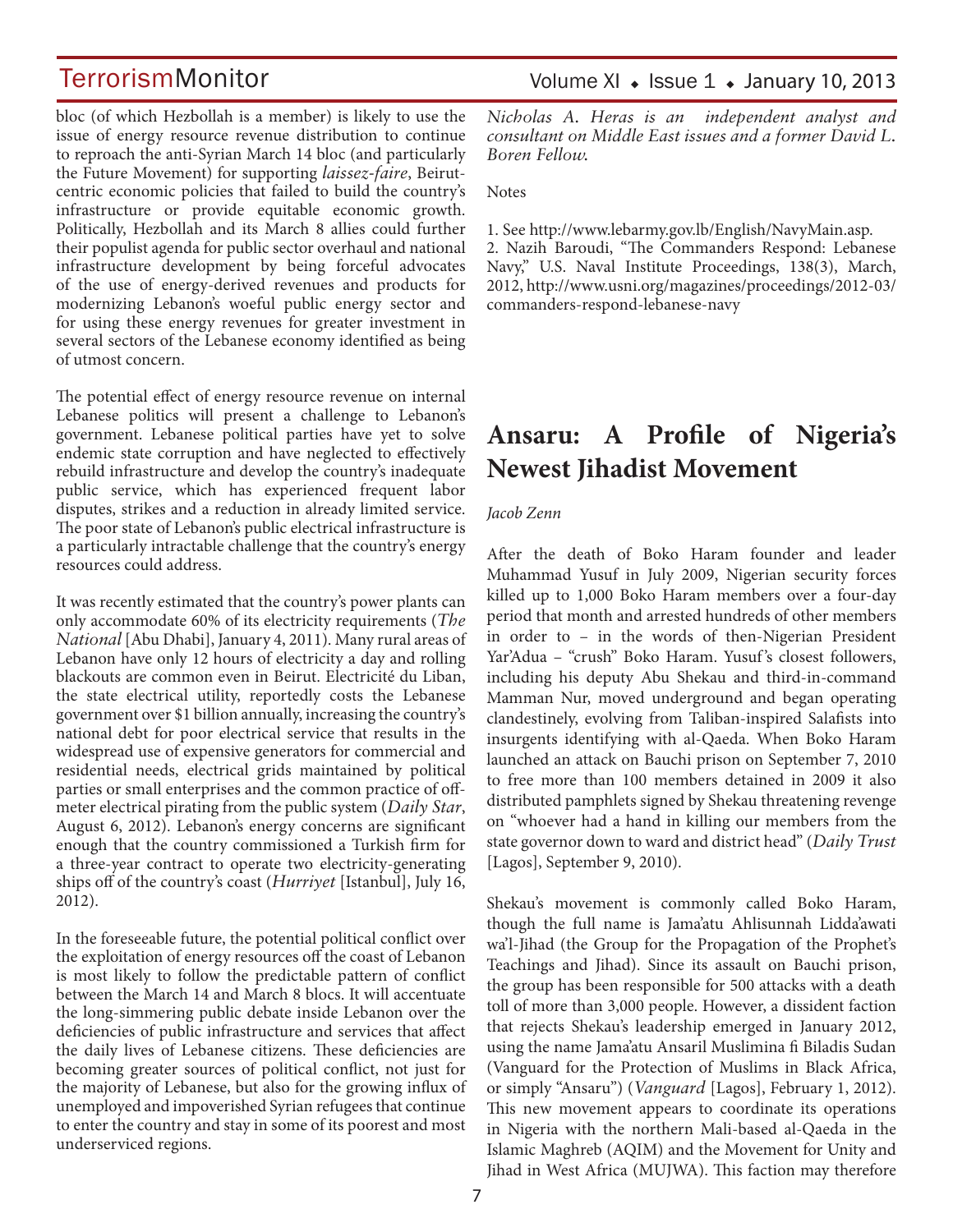be the most imminent threat to foreign interests in Nigeria, while Shekau's faction of Boko Haram may be the more longterm strategic threat.

#### **Boko Haram: Friend and Foe**

On November 30, 2012, Ansaru sent an e-mail to a northern Nigerian media outlet and released a separate Hausa language video to claim responsibility for the November 25 prison break at the Special Anti-Robbery Squad (SARS) headquarters in Abuja. Although Nigerian police claimed that only five prisoners escaped, Ansaru alleged that it freed 37 members and 286 other prisoners who were subject to "real human rights violations," including "extra judicial killings," "termites" and "a complete lack of water" (*This Day* [Lagos], November 26). [1] On November 29, Shekau praised the operation in his own video, which featured Shekau and other militants training with rocket-propelled grenades and other weapons in an unknown desert location. Shekau offered "glad tidings" on the prison-break, claiming it free "more than 150 mujahideen." [2] Among the Boko Haram members freed from the prison was the wife of Kabiru Sokoto, the mastermind of the 2011 Christmas Day church bombings outside of Abuja (*Vanguard*, April 6; *Daily Independent* [Lagos], November 27).

That Ansaru and Shekau's faction of Boko Haram were united in praising the prison break is consistent with Ansaru's June 5 statement that it would "compliment" its "brothers" in Boko Haram, but would distance itself from Boko Haram when the movement does "bad things" (*Desert Herald*, June 5). In a November 26 statement, Ansaru elaborated on these "bad things" when it accused Shekau of ordering the killing of an Ansaru member for "taking a moderate stance on religious matters," "going too far in his interactions with people" and justifying his leadership with "extreme actions." [3] When Ansaru first announced its existence publicly on January 26, 2012 by distributing fliers in Kano after Boko Haram attacks in the city killed approximately 150 Muslim civilians, media reports described Ansaru's emergence as a reaction to the "loss of innocent Muslim lives" (*Vanguard*, February 1, 2012). In a June 2 video, Ansaru said that the sin of killing a fellow Muslim was second only to the sin of accepting laws other than the Shari'a and in a November 9 video Ansaru described the killing of Muslims as "inexcusable." [4]

#### **Backlash against Shekau**

Despite Ansaru's differences with Boko Haram, the group maintains that Ansaru and Boko Haram are like "al-Qaeda and the Taliban, pursuing similar objectives and engaging in the same struggle, but with different leaders" (*Desert* 

### TerrorismMonitor Volume XI • Issue 1 • January 10, 2013

*Herald*, June 5). Ansaru says its leader is Abu Usmatul al-Ansari, who appears with a veil covering his face in videos, and that its spokesman is Abu Jafa'ar, both of which are likely pseudonyms. Though Ansaru did not declare its formation until January 2012, UK Home Office Minister Mark Harper suggested the group was responsible for the May 2011 kidnapping of a British and Italian engineer, both of whom were subsequently killed by their captors during a failed rescue attempt by the UK's Special Boat Squadron (SBS) in March 2012 (BBC, November 22, 2012). [5] Responsibility for the kidnappings was claimed in two videos by a previously unknown group calling itself "al-Qaeda in the Lands Beyond the Sahel," though Nigerian security forces believed those responsible were a faction of Boko Haram (*Guardian*, March 9, 2012).

French news agency AFP reported that a Boko Haram informant claimed one of those responsible for the kidnappings was Khalid al-Barnawi a native of Nigeria's Borno State who is alleged to have trained with al-Qaeda in the Islamic Maghreb (AQIM) in Algeria in the mid-2000s and then carried out kidnappings of foreigners in Niger and Nigeria (AFP, June 21, 2012). He is also one of three Nigerians, including Abu Shekau, whom the United States designated as "global terrorists" in June 2012 and whom Nigeria declared "Most Wanted" in November 2012 for being on Boko Haram's Shura Council (*This Day*, November 24). [6]

Ansaru's leaders are among the many militants in northern Nigeria who reject Shekau's leadership. After Muhammad Yusuf's death, Boko Haram's Cameroonian third-incommand, Mamman Nur, fell out with Shekau when Nur took over the leadership of the movement while Shekau recuperated from gunshot wounds suffered in the July 2009 clashes. Nur loyalists believed Nur was fit to lead because of his international contacts, including alleged contacts with Somalia's al-Shabaab. However, Shekau succeeded in using his fearful reputation to emerge as the Boko Haram leader; according to a Boko Haram spokesman, "nobody even dared ask [Shekau] questions for fear of death" (*Vanguard*, September 3, 2011). When Shekau issued his first statement in July 2010, he said that "being the deputy to Yusuf," he had "stepped in and assumed the leadership." His leadership style came under rebuke in July 2011 when a group called the Yusufiya Islamic Movement distributed fliers in Kano calling on the "evil group" (i.e. Boko Haram) to desist and urged Muslims to "pray that Allah exposes those who perpetrated [bombings targeted at civilians]" (*The Nation* [Lagos], July 21, 2011).

Nur went on to mastermind the bombing of the UN Headquarters in Abuja on August 26, 2011 and is part of the